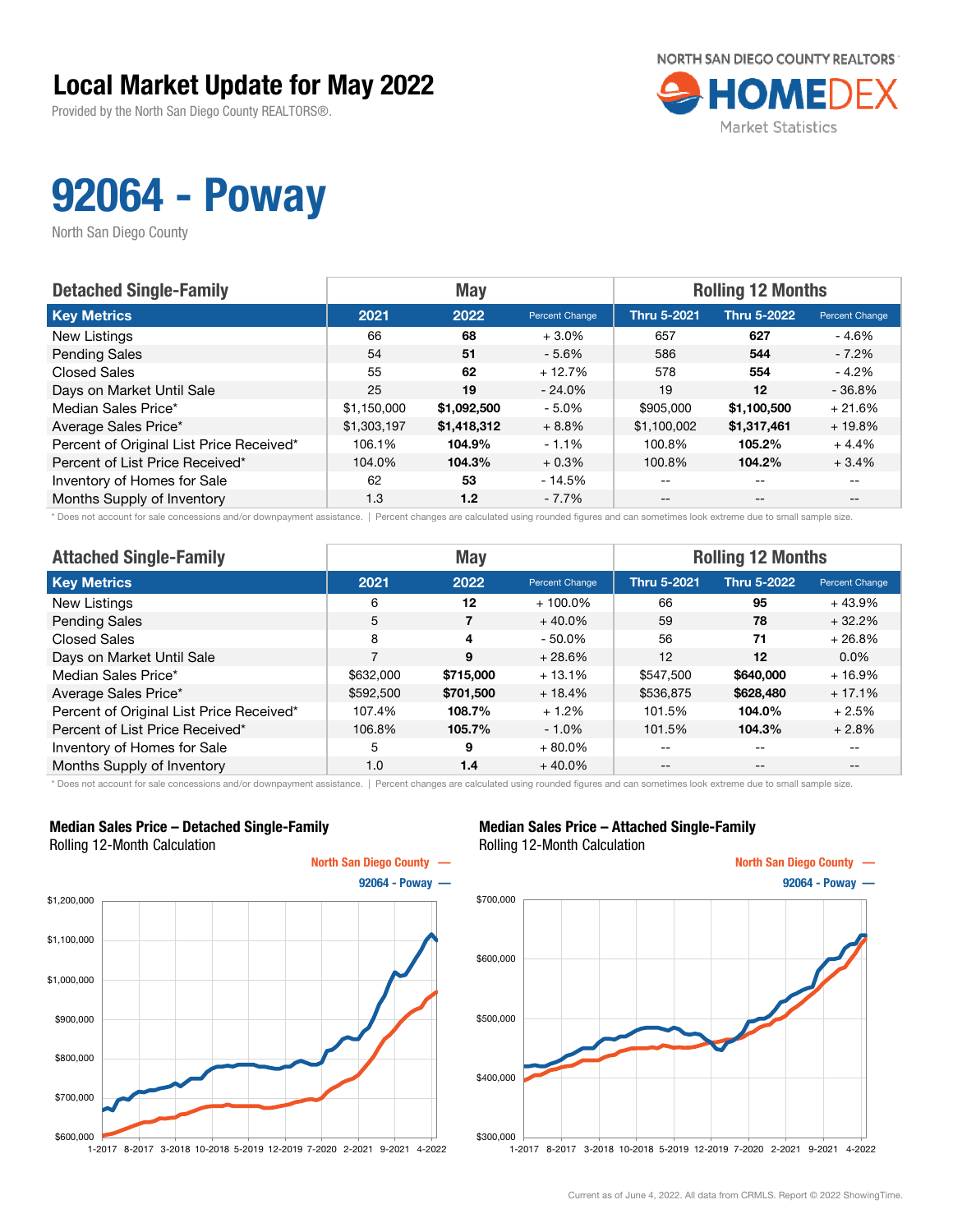

# 92127 - Rancho Bernardo

North San Diego County

| <b>Detached Single-Family</b>            |             | <b>May</b>  |                | <b>Rolling 12 Months</b> |                    |                          |  |
|------------------------------------------|-------------|-------------|----------------|--------------------------|--------------------|--------------------------|--|
| <b>Key Metrics</b>                       | 2021        | 2022        | Percent Change | <b>Thru 5-2021</b>       | <b>Thru 5-2022</b> | Percent Change           |  |
| New Listings                             | 79          | 64          | - 19.0%        | 739                      | 535                | - 27.6%                  |  |
| <b>Pending Sales</b>                     | 63          | 39          | $-38.1\%$      | 688                      | 452                | $-34.3%$                 |  |
| <b>Closed Sales</b>                      | 70          | 38          | - 45.7%        | 686                      | 476                | $-30.6\%$                |  |
| Days on Market Until Sale                | 7           | 9           | $+28.6%$       | 19                       | 10                 | $-47.4%$                 |  |
| Median Sales Price*                      | \$1,660,000 | \$2,372,500 | $+42.9%$       | \$1,395,000              | \$1,730,516        | $+24.1%$                 |  |
| Average Sales Price*                     | \$1,802,904 | \$2,809,526 | $+55.8%$       | \$1,576,418              | \$2,000,134        | $+26.9%$                 |  |
| Percent of Original List Price Received* | 107.9%      | 104.2%      | $-3.4%$        | 101.6%                   | 106.0%             | $+4.3%$                  |  |
| Percent of List Price Received*          | 105.7%      | 104.3%      | $-1.3%$        | 101.4%                   | 104.9%             | $+3.5%$                  |  |
| Inventory of Homes for Sale              | 54          | 65          | $+20.4%$       |                          | --                 |                          |  |
| Months Supply of Inventory               | 0.9         | 1.7         | $+88.9%$       | $- -$                    | $-$                | $\overline{\phantom{m}}$ |  |

\* Does not account for sale concessions and/or downpayment assistance. | Percent changes are calculated using rounded figures and can sometimes look extreme due to small sample size.

| <b>Attached Single-Family</b>            |                | <b>May</b> |                | <b>Rolling 12 Months</b> |                    |                          |  |
|------------------------------------------|----------------|------------|----------------|--------------------------|--------------------|--------------------------|--|
| <b>Key Metrics</b>                       | 2021           | 2022       | Percent Change | <b>Thru 5-2021</b>       | <b>Thru 5-2022</b> | Percent Change           |  |
| New Listings                             | 22             | 28         | $+27.3%$       | 315                      | 257                | $-18.4%$                 |  |
| <b>Pending Sales</b>                     | 24             | 16         | $-33.3%$       | 285                      | 227                | $-20.4%$                 |  |
| <b>Closed Sales</b>                      | 32             | 17         | $-46.9%$       | 286                      | 237                | $-17.1%$                 |  |
| Days on Market Until Sale                | $\overline{ }$ | 10         | $+42.9%$       | 14                       | 10                 | $-28.6%$                 |  |
| Median Sales Price*                      | \$650,000      | \$785,000  | $+20.8%$       | \$601,500                | \$697,000          | $+15.9%$                 |  |
| Average Sales Price*                     | \$634,152      | \$873,888  | $+37.8%$       | \$604,666                | \$747,625          | $+23.6%$                 |  |
| Percent of Original List Price Received* | 105.0%         | 104.8%     | $-0.2\%$       | 101.8%                   | 105.9%             | $+4.0%$                  |  |
| Percent of List Price Received*          | 103.9%         | 103.4%     | $-0.5%$        | 101.5%                   | 104.9%             | $+3.3%$                  |  |
| Inventory of Homes for Sale              | 16             | 21         | $+31.3%$       | --                       | $- -$              | $\overline{\phantom{m}}$ |  |
| Months Supply of Inventory               | 0.7            | 1.1        | $+57.1%$       | $- -$                    | $\qquad \qquad -$  | --                       |  |

\* Does not account for sale concessions and/or downpayment assistance. | Percent changes are calculated using rounded figures and can sometimes look extreme due to small sample size.

### Median Sales Price – Detached Single-Family Rolling 12-Month Calculation



### Median Sales Price – Attached Single-Family Rolling 12-Month Calculation

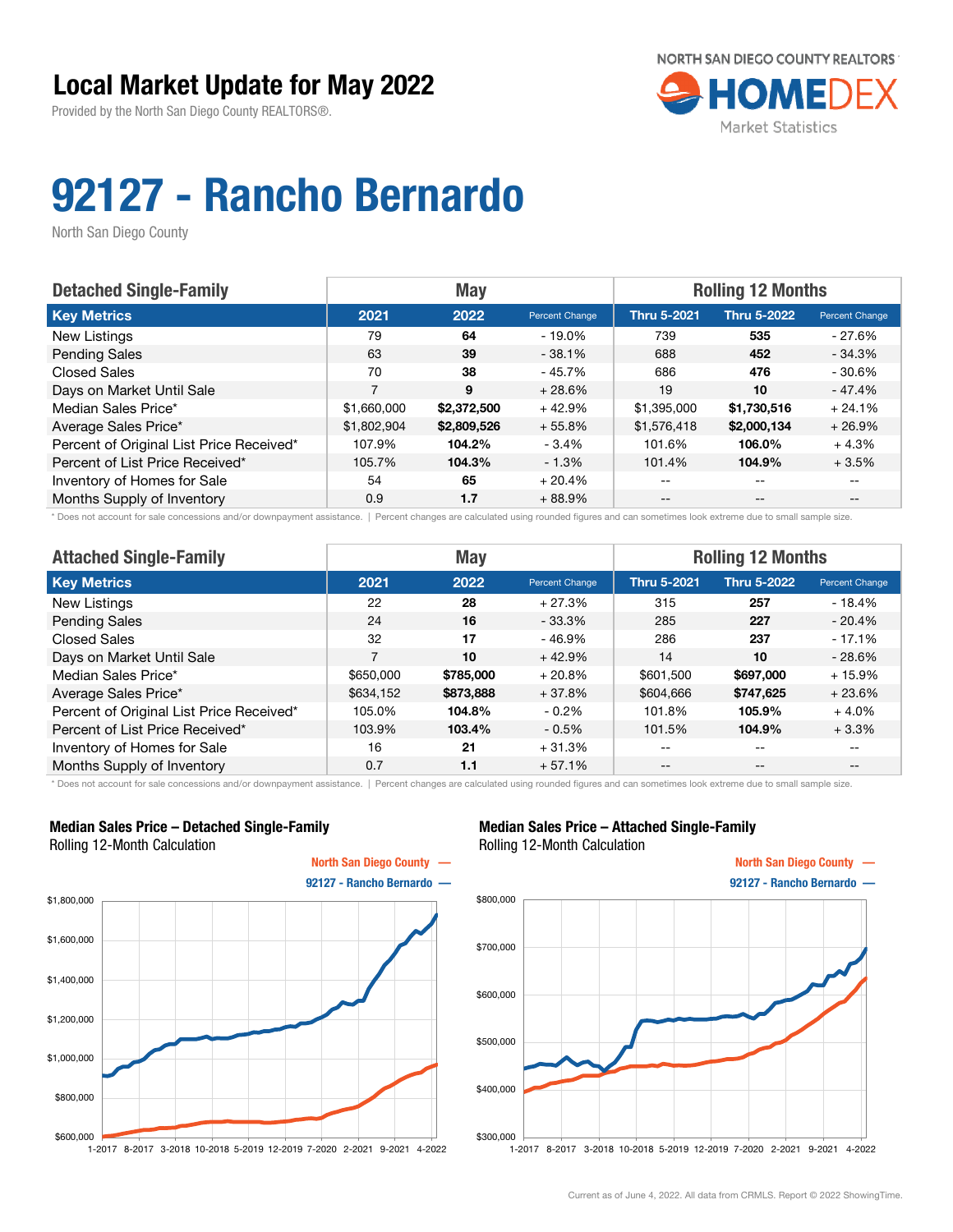

# 92128 - Rancho Bernardo

North San Diego County

| <b>Detached Single-Family</b>            |           | <b>May</b>  |                       | <b>Rolling 12 Months</b> |                    |                          |  |
|------------------------------------------|-----------|-------------|-----------------------|--------------------------|--------------------|--------------------------|--|
| <b>Key Metrics</b>                       | 2021      | 2022        | <b>Percent Change</b> | <b>Thru 5-2021</b>       | <b>Thru 5-2022</b> | Percent Change           |  |
| New Listings                             | 63        | 53          | - 15.9%               | 655                      | 532                | - 18.8%                  |  |
| <b>Pending Sales</b>                     | 56        | 33          | $-41.1%$              | 623                      | 472                | $-24.2%$                 |  |
| <b>Closed Sales</b>                      | 57        | 40          | - 29.8%               | 606                      | 498                | $-17.8%$                 |  |
| Days on Market Until Sale                | 9         | 8           | $-11.1%$              | 13                       | 10                 | $-23.1%$                 |  |
| Median Sales Price*                      | \$925,000 | \$1,352,500 | $+46.2%$              | \$822,000                | \$1,080,000        | $+31.4%$                 |  |
| Average Sales Price*                     | \$958,039 | \$1,327,233 | $+38.5%$              | \$858,955                | \$1,145,757        | $+33.4%$                 |  |
| Percent of Original List Price Received* | 105.6%    | 106.4%      | $+0.8\%$              | 101.5%                   | 106.1%             | $+4.5%$                  |  |
| Percent of List Price Received*          | 104.1%    | 105.2%      | $+1.1%$               | 101.4%                   | 105.2%             | $+3.7%$                  |  |
| Inventory of Homes for Sale              | 45        | 42          | $-6.7%$               | --                       | --                 |                          |  |
| Months Supply of Inventory               | 0.9       | 1.1         | $+22.2%$              | $- -$                    | $\qquad \qquad -$  | $\overline{\phantom{m}}$ |  |

\* Does not account for sale concessions and/or downpayment assistance. | Percent changes are calculated using rounded figures and can sometimes look extreme due to small sample size.

| <b>Attached Single-Family</b>            |           | <b>May</b> |                | <b>Rolling 12 Months</b> |                    |                          |  |
|------------------------------------------|-----------|------------|----------------|--------------------------|--------------------|--------------------------|--|
| <b>Key Metrics</b>                       | 2021      | 2022       | Percent Change | <b>Thru 5-2021</b>       | <b>Thru 5-2022</b> | Percent Change           |  |
| New Listings                             | 46        | 42         | - 8.7%         | 485                      | 485                | $0.0\%$                  |  |
| <b>Pending Sales</b>                     | 41        | 39         | $-4.9%$        | 441                      | 442                | $+0.2%$                  |  |
| <b>Closed Sales</b>                      | 47        | 35         | $-25.5%$       | 442                      | 447                | $+1.1%$                  |  |
| Days on Market Until Sale                | 7         | 8          | $+14.3%$       | 12                       | 12                 | $0.0\%$                  |  |
| Median Sales Price*                      | \$555,123 | \$712,500  | $+28.3%$       | \$500,000                | \$635,000          | $+27.0%$                 |  |
| Average Sales Price*                     | \$569,003 | \$715,986  | $+25.8%$       | \$512,600                | \$635,812          | $+24.0%$                 |  |
| Percent of Original List Price Received* | 103.9%    | 105.2%     | $+1.3%$        | 101.4%                   | 104.3%             | $+2.9%$                  |  |
| Percent of List Price Received*          | 103.1%    | 104.3%     | $+1.2%$        | 101.4%                   | 103.7%             | $+2.3%$                  |  |
| Inventory of Homes for Sale              | 33        | 30         | $-9.1%$        | --                       | $- -$              | $\overline{\phantom{m}}$ |  |
| Months Supply of Inventory               | 0.9       | 0.8        | $-11.1%$       | $- -$                    | $\qquad \qquad -$  | $- -$                    |  |

\* Does not account for sale concessions and/or downpayment assistance. | Percent changes are calculated using rounded figures and can sometimes look extreme due to small sample size.

### Median Sales Price – Detached Single-Family Rolling 12-Month Calculation



### Median Sales Price – Attached Single-Family Rolling 12-Month Calculation

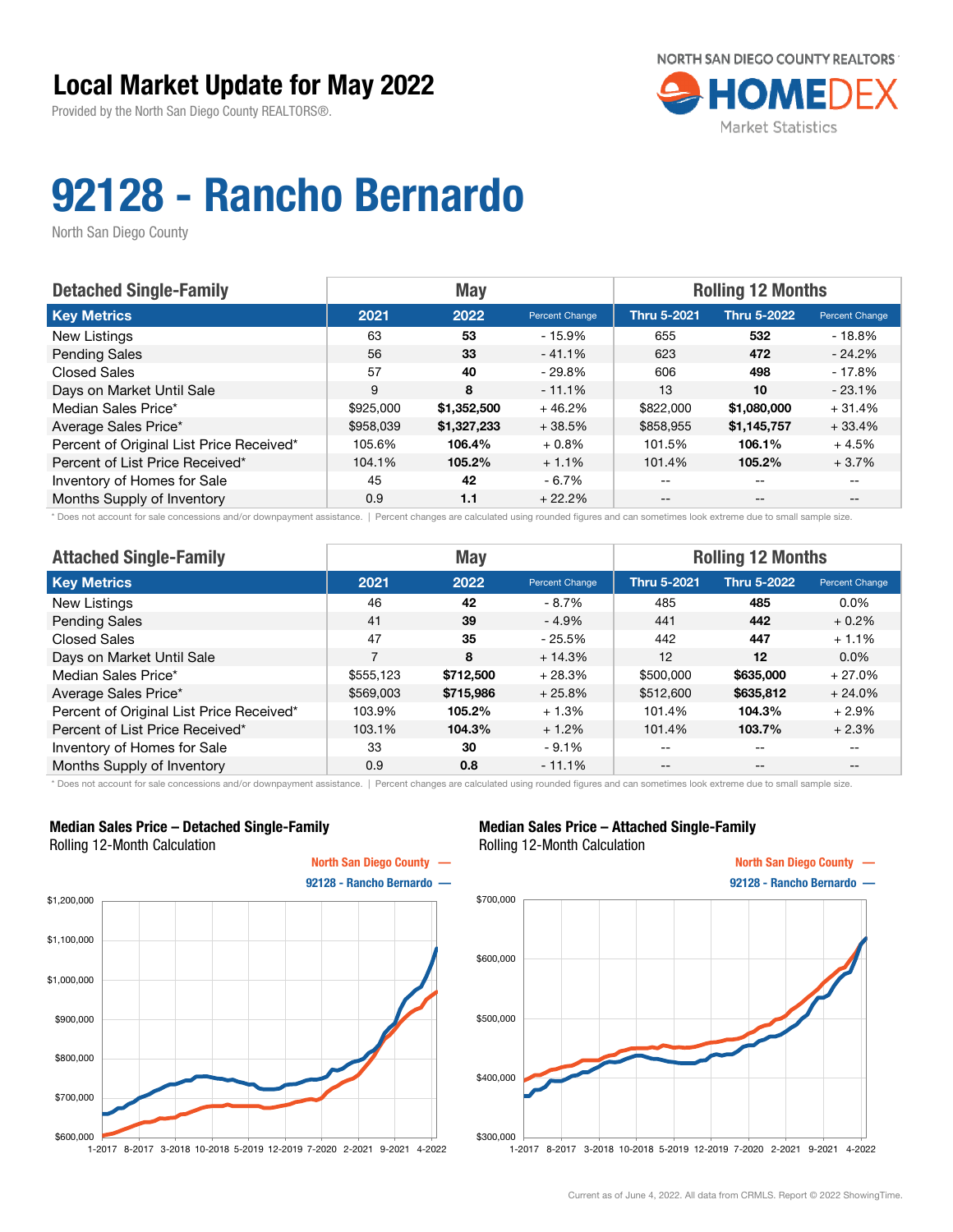

## 92129 - Rancho Penasquitos

North San Diego County

| <b>Detached Single-Family</b>            | <b>May</b>     |             |                | <b>Rolling 12 Months</b> |                    |                |
|------------------------------------------|----------------|-------------|----------------|--------------------------|--------------------|----------------|
| <b>Key Metrics</b>                       | 2021           | 2022        | Percent Change | <b>Thru 5-2021</b>       | <b>Thru 5-2022</b> | Percent Change |
| New Listings                             | 38             | 41          | $+7.9%$        | 354                      | 370                | $+4.5%$        |
| <b>Pending Sales</b>                     | 30             | 17          | - 43.3%        | 330                      | 321                | $-2.7\%$       |
| <b>Closed Sales</b>                      | 28             | 33          | $+17.9%$       | 330                      | 337                | $+2.1%$        |
| Days on Market Until Sale                | $\overline{7}$ | 7           | $0.0\%$        | 13                       | 8                  | $-38.5%$       |
| Median Sales Price*                      | \$1,196,500    | \$1,500,000 | $+25.4%$       | \$930,000                | \$1,328,000        | $+42.8%$       |
| Average Sales Price*                     | \$1,175,586    | \$1,607,961 | $+36.8%$       | \$971,299                | \$1,370,513        | $+41.1%$       |
| Percent of Original List Price Received* | 113.9%         | 106.2%      | $-6.8%$        | 103.6%                   | 109.1%             | $+5.3%$        |
| Percent of List Price Received*          | 112.6%         | 105.2%      | $-6.6%$        | 102.9%                   | 107.3%             | $+4.3%$        |
| Inventory of Homes for Sale              | 25             | 32          | $+28.0%$       | --                       | $- -$              |                |
| Months Supply of Inventory               | 0.9            | 1.2         | $+33.3%$       | --                       | $- -$              | $- -$          |

\* Does not account for sale concessions and/or downpayment assistance. | Percent changes are calculated using rounded figures and can sometimes look extreme due to small sample size.

| <b>Attached Single-Family</b>            |                | <b>May</b> |                | <b>Rolling 12 Months</b> |                    |                                       |  |
|------------------------------------------|----------------|------------|----------------|--------------------------|--------------------|---------------------------------------|--|
| <b>Key Metrics</b>                       | 2021           | 2022       | Percent Change | <b>Thru 5-2021</b>       | <b>Thru 5-2022</b> | Percent Change                        |  |
| New Listings                             | 11             | 14         | $+27.3%$       | 180                      | 173                | $-3.9%$                               |  |
| <b>Pending Sales</b>                     | 12             | 11         | $-8.3\%$       | 179                      | 157                | $-12.3%$                              |  |
| <b>Closed Sales</b>                      | 18             | 16         | $-11.1%$       | 173                      | 157                | - 9.2%                                |  |
| Days on Market Until Sale                | $\overline{7}$ | 6          | $-14.3%$       | 14                       | 9                  | $-35.7%$                              |  |
| Median Sales Price*                      | \$495,000      | \$635,000  | $+28.3%$       | \$450,000                | \$550,000          | $+22.2%$                              |  |
| Average Sales Price*                     | \$535,931      | \$776,688  | $+44.9%$       | \$499,308                | \$642,638          | $+28.7%$                              |  |
| Percent of Original List Price Received* | 105.0%         | 107.8%     | $+2.7%$        | 101.9%                   | 105.5%             | $+3.5%$                               |  |
| Percent of List Price Received*          | 103.4%         | 106.2%     | $+2.7%$        | 101.4%                   | 104.3%             | $+2.9%$                               |  |
| Inventory of Homes for Sale              | 3              |            | $+133.3\%$     | --                       | $- -$              | $- -$                                 |  |
| Months Supply of Inventory               | 0.2            | 0.5        | $+150.0\%$     | --                       | $\qquad \qquad -$  | $\hspace{0.05cm}$ – $\hspace{0.05cm}$ |  |

\* Does not account for sale concessions and/or downpayment assistance. | Percent changes are calculated using rounded figures and can sometimes look extreme due to small sample size.

### Median Sales Price – Detached Single-Family Rolling 12-Month Calculation



### Median Sales Price – Attached Single-Family Rolling 12-Month Calculation

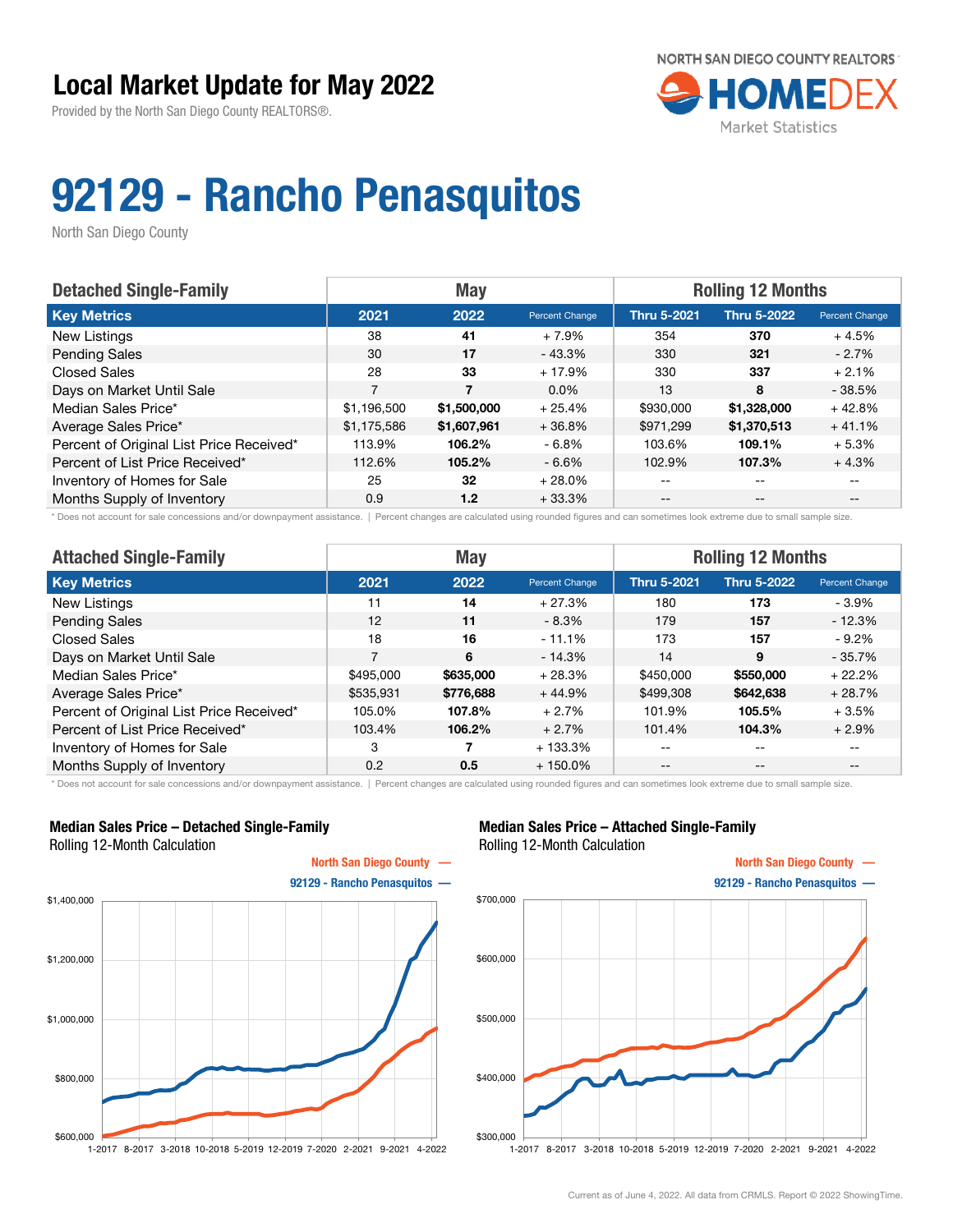

# 92130 - Carmel Valley

North San Diego County

| <b>Detached Single-Family</b>            |             | <b>May</b>  |                | <b>Rolling 12 Months</b> |                    |                |  |
|------------------------------------------|-------------|-------------|----------------|--------------------------|--------------------|----------------|--|
| <b>Key Metrics</b>                       | 2021        | 2022        | Percent Change | <b>Thru 5-2021</b>       | <b>Thru 5-2022</b> | Percent Change |  |
| New Listings                             | 61          | 41          | - 32.8%        | 632                      | 451                | - 28.6%        |  |
| <b>Pending Sales</b>                     | 52          | 23          | $-55.8\%$      | 563                      | 398                | $-29.3%$       |  |
| <b>Closed Sales</b>                      | 43          | 28          | - 34.9%        | 550                      | 443                | $-19.5%$       |  |
| Days on Market Until Sale                | 13          | 8           | $-38.5%$       | 22                       | 11                 | $-50.0%$       |  |
| Median Sales Price*                      | \$1,805,000 | \$2,432,500 | $+34.8%$       | \$1,605,000              | \$2,125,000        | $+32.4%$       |  |
| Average Sales Price*                     | \$2,026,663 | \$2,564,089 | $+26.5%$       | \$1,764,125              | \$2,287,924        | $+29.7%$       |  |
| Percent of Original List Price Received* | 106.8%      | 105.6%      | $-1.1%$        | 100.2%                   | 106.7%             | $+6.5%$        |  |
| Percent of List Price Received*          | 106.1%      | 105.0%      | $-1.0%$        | 100.5%                   | 105.5%             | $+5.0%$        |  |
| Inventory of Homes for Sale              | 60          | 40          | - 33.3%        | --                       | --                 |                |  |
| Months Supply of Inventory               | 1.3         | 1.2         | $-7.7%$        | --                       | $-$                | $- -$          |  |

\* Does not account for sale concessions and/or downpayment assistance. | Percent changes are calculated using rounded figures and can sometimes look extreme due to small sample size.

| <b>Attached Single-Family</b>            |                | <b>May</b>  |                | <b>Rolling 12 Months</b> |                    |                          |  |
|------------------------------------------|----------------|-------------|----------------|--------------------------|--------------------|--------------------------|--|
| <b>Key Metrics</b>                       | 2021           | 2022        | Percent Change | <b>Thru 5-2021</b>       | <b>Thru 5-2022</b> | Percent Change           |  |
| New Listings                             | 25             | 38          | $+52.0%$       | 306                      | 275                | $-10.1%$                 |  |
| <b>Pending Sales</b>                     | 24             | 21          | $-12.5%$       | 263                      | 240                | $-8.7\%$                 |  |
| <b>Closed Sales</b>                      | 12             | 19          | $+58.3%$       | 251                      | 248                | $-1.2\%$                 |  |
| Days on Market Until Sale                | $\overline{7}$ | 11          | $+57.1%$       | 18                       | 13                 | $-27.8%$                 |  |
| Median Sales Price*                      | \$757,750      | \$1,027,500 | $+35.6%$       | \$688,500                | \$851,500          | $+23.7%$                 |  |
| Average Sales Price*                     | \$757,042      | \$1,336,421 | $+76.5%$       | \$706,665                | \$947,886          | $+34.1%$                 |  |
| Percent of Original List Price Received* | 105.8%         | 107.0%      | $+1.1%$        | 100.4%                   | 106.6%             | $+6.2%$                  |  |
| Percent of List Price Received*          | 105.1%         | 106.4%      | $+1.2%$        | 100.7%                   | 105.7%             | $+5.0\%$                 |  |
| Inventory of Homes for Sale              | 27             | 33          | $+22.2%$       | --                       | $- -$              | $\overline{\phantom{m}}$ |  |
| Months Supply of Inventory               | 1.2            | 1.7         | $+41.7%$       | $- -$                    | $\qquad \qquad -$  | $- -$                    |  |

\* Does not account for sale concessions and/or downpayment assistance. | Percent changes are calculated using rounded figures and can sometimes look extreme due to small sample size.

### Median Sales Price – Detached Single-Family Rolling 12-Month Calculation



### Median Sales Price – Attached Single-Family Rolling 12-Month Calculation